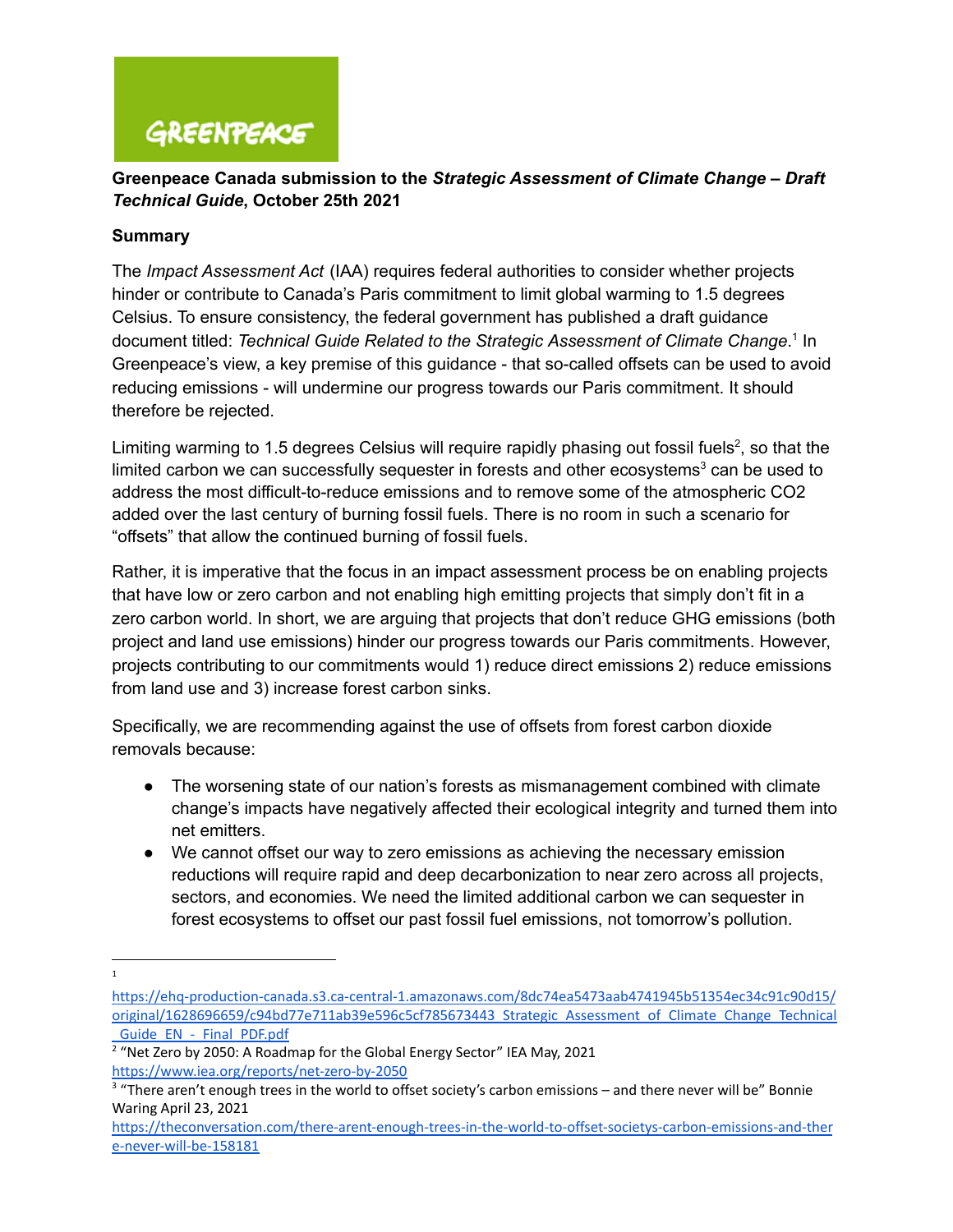● Significant challenges with forest offsets make them unreliable for tracking and achieving reductions, including permanence, geologic vs biologic timeframes, natural limits to additional sequestration,

leakage, and additionality.

#### **Introduction**

We appreciate the opportunity to contribute our comments on the draft *Technical Guide Related to the Strategic Assessment of Climate Change*. As we continue to make efforts to reverse global climate change and achieve our 1.5°C goals, it is critical that in decision-making processes such as the federal impact assessment we enable low and zero carbon projects. The impact assessment process must avoid approving

### **CLIMATE TEST**

In the context of project approval, a climate test is a set of rules for assessing whether a project fits within our national and international climate commitments; fits within a shrinking carbon budget as we work towards a net-zero emission by 2050; and ultimately tests the economic viability of projects in a world moving to net-zero.

high carbon, business-as-usual, projects that we attempt to "mitigate" with imperfect solutions.

It is imperative that the focus in the climate test focus on enabling projects that have low or zero carbon, as opposed to projects using offsets to enable high emitting projects that simply don't fit

in a zero-carbon world. As many in Canada have noted, $4$  the exclusion of a climate test from the *Strategic Assessment of Climate Change* (SACC) is a major failing. This creates a significant gap in the process as such a test would help to ensure that we have strong guideposts to ensure we stay within our climate budgets and commitments and are approving resilient and low/zero carbon projects.

Offsets are a good example of an imperfect solution enabling high-emitting business-as-usual projects. We cannot offset our way to zero emissions as achieving our necessary emission reductions will require rapid and deep decarbonization to near zero across all projects, sectors, and economies.

### **CARBON DIOXIDE REMOVAL (CDR)**

Carbon dioxide removal (CDR) refers to the process of removing CO2 from the atmosphere (the opposite of emissions as CO2 is removed and achieve 'negative emissions'. There are two main types of CDR: either enhancing existing natural processes that remove carbon from the atmosphere (e.g., by increasing its uptake by trees, soil, or other 'carbon sinks') or using chemical processes to, for example, capture CO2 directly from the ambient air and store it elsewhere (e.g., underground).

The net-zero approach currently assumes that there are no limits to compensating one's own emissions with reductions or increased carbon removal elsewhere. In fact, all activities compete for limited ways in which carbon uptake

<sup>4</sup> "Some advice to Canada on how to stop failing on climate change" West Coast Environmental Law, Climate Action Network Canada, Ecojustice, Environmental Defence, Pembina Institute and Équiterre. <https://www.wcel.org/blog/some-advice-canada-how-stop-failing-climate-change> last accessed Oct 22<sup>nd</sup>, 2021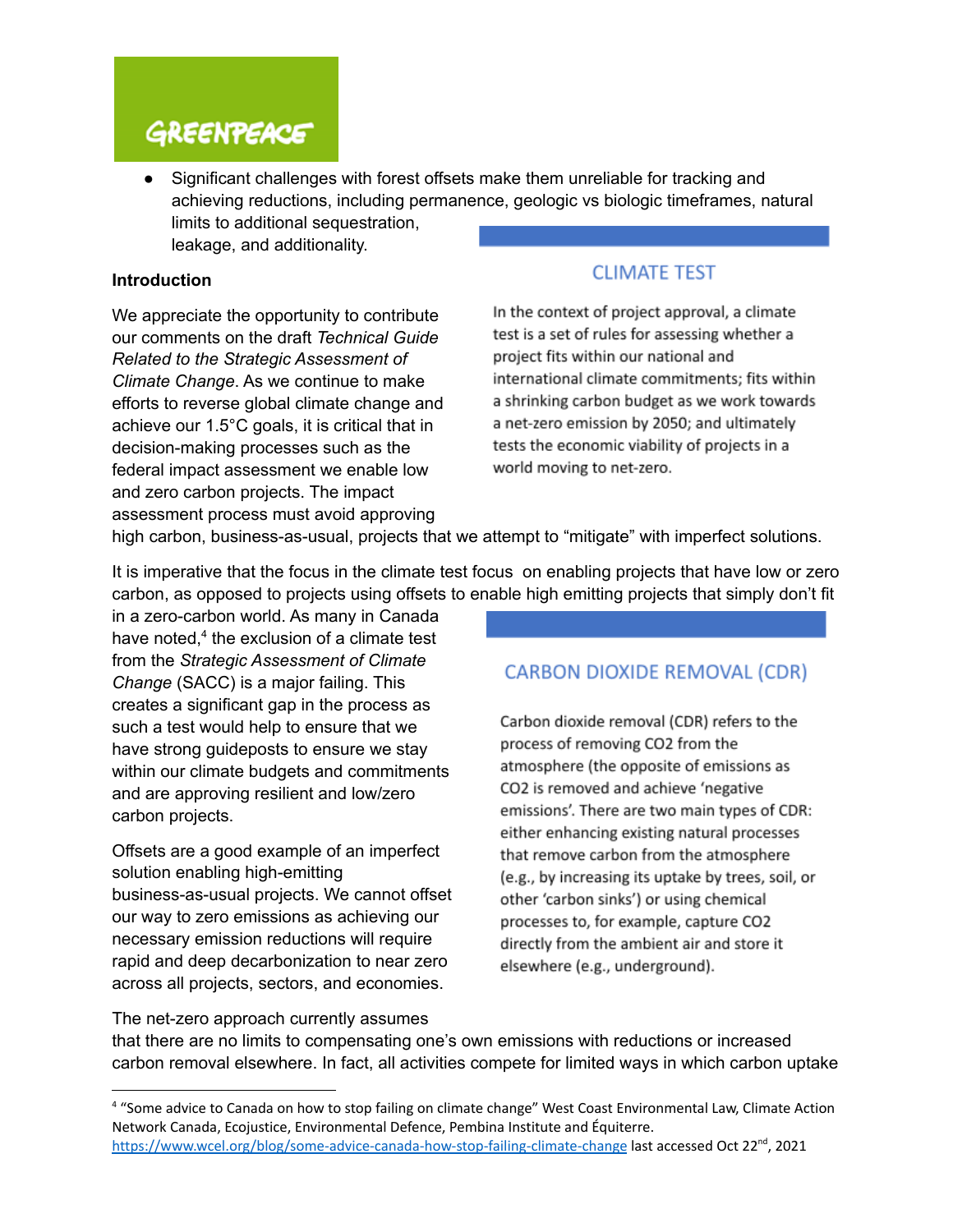can be increased, like land for forest conservation and restoration. They also compete with the reality that we need the limited additional carbon we can sequester in ecosystems to offset our past fossil fuel emissions, not tomorrow's emissions.

It is particularly challenging to believe that forest carbon dioxide removal (CDR) should be considered in any net-zero approach. In Canada, there are no vast sources of unused forest CDR to be used to offset our way out of limiting fossil fuel development and the sector's gigantic ghg emissions<sup>5</sup>. The opposite is true as the mismanagement of our country's forests combined with the worsening impacts of climate change (droughts, fires, pine beetles, etc) have turned our forests into net emitters<sup>6</sup>. Any efforts to create offsets from forest CDR will furthermore come up against significant challenges including permanence, geologic vs biologic timeframes, natural limits to additional sequestration, leakage, and additionality.

### **Forest Carbon Dioxide Removal and Offsets**

There is immense beauty and inherent value in the forests and ecosystems found in Canada. These forests are also Indigenous Cultural Landscapes, shaped by Indigenous knowledge and practices since time immemorial and continuing today. We must make efforts to restore the ecological integrity and CDR potential of our forests through a rights-based approach while respecting that nature is not just a solution for carbon removal and storage.<sup>7</sup> This requires much swifter progress on meeting Canada's target of 30% protection of the land by 2030 at a  $m$ inimum $8$  and empowering Indigenous leadership through Indigenous Protected and Conserved Areas (IPCAs). 9

Forest CDR can be an added benefit to stronger, more resilient, and ecological diverse forest that provides a needed contribution to achieving our 1.5C goals. Yet we must understand that there are ecological limits to the potential of forest CDR and that they cannot be an offset to our large industrial emissions<sup>10</sup>. The critical focus should be on getting our own emissions under control by taking immediate and comprehensive action. We need this action to control our own emissions, so that the limited carbon we can sequester in ecosystems can be used to offset the emissions from the last 100 years of burning fossil fuel.

The expansion of offset usage for the purpose of "efficiently" enabling big polluters to continue to emit while nature sequesters this emitted carbon dangerously undermines our pathway to

- <sup>7</sup> See Net Zero and Nature Climate Land Ambition and Rights Alliance: <https://www.clara.earth/net-zero-and-nature>
- <sup>8</sup> Canada joins the High Ambition Coalition for Nature and People

<sup>5</sup> The oil and gas sector is Canada's leading GHG emitter (26%) while emissions from fossil fuel consumption (transportation, fuel for electricity and heat) is 80.1%. Canada's 2021 National Inventory Report <https://publications.gc.ca/site/eng/9.506002/publication.html> last accessed Oct 22<sup>nd</sup>, 2021

<sup>6</sup> "One of Canada's biggest carbon sinks is circling the drain" By Barry Saxifrage May 7th 2021 National Observer <https://www.nationalobserver.com/2021/05/07/news/canada-carbon-sink-managed-forests-circling-drain> last accessed Oct 22<sup>nd</sup>, 2021

[https://www.newswire.ca/news-releases/canada-joins-the-high-ambition-coalition-for-nature-and-people-8473117](https://www.newswire.ca/news-releases/canada-joins-the-high-ambition-coalition-for-nature-and-people-847311784.html) [84.html](https://www.newswire.ca/news-releases/canada-joins-the-high-ambition-coalition-for-nature-and-people-847311784.html)

<sup>&</sup>lt;sup>9</sup> Indigenous Leadership Initiative - Indigenous Protected and Conserved Areas

<https://www.ilinationhood.ca/indigenous-protected-and-conserved-areas>

 $\overline{10}$  Waring, 2021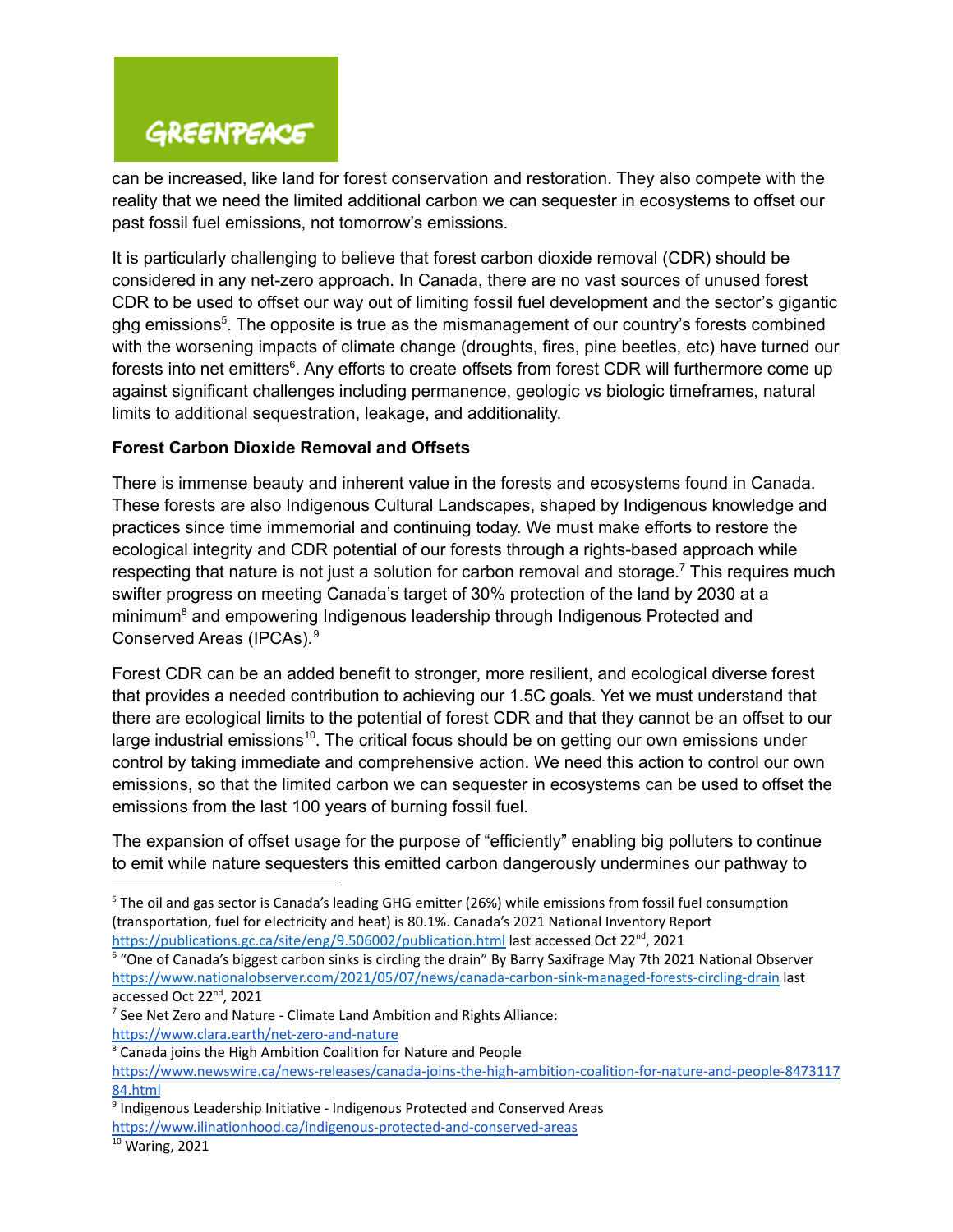1.5°C. That approach is entrenched if we allow forest CDR offsets into the impact assessment process as that would enable emissions that should be avoided in the project's design or result in projects that simply don't fit in a zero-carbon world. The science is clear: to prevent this global crisis from getting worse, we need to cut greenhouse gas (GHG) emissions immediately, while simultaneously protecting and restoring vast natural ecosystems.

Not only does enabling offsets from forest CDR steal from the reduction we need from natural ecosystems, but there are also significant problems with these types of offsets:

- Impermanence: Any benefits from offsetting carbon with forests are only as certain as the future of the forests themselves — which is to say, not at all, given climate change's impact on forest and increased natural or man-made dangers <sup>11</sup>(fires, logging, droughts, pests), in addition to offset programme failures<sup>12</sup>. The benefits of phasing out fossil fuels and keeping all that carbon in the ground instead of burning it are, by contrast, permanent.
- *●* Timing: Fossil fuel emissions happen immediately, while nature-based CDR takes much longer as tree growth takes decades and other processes may take thousands or even millions of years. If we continue our current fossil fuel use we create a time lag that fuels higher temperature increases and larger climate impacts before atmospheric  $CO<sub>2</sub>$  can be reduced. The carbon cycle in our biosphere is not the place to store hundreds of thousands of years' worth of extracted and burned geological fossil carbon<sup>13</sup>.
- Leakage: at a global level, protecting forests in one location can be undermined if it only serves to cause logging or deforestation elsewhere<sup>14</sup>. This leakage risk seriously undermines the climate benefits that are claimed in forest related offsets.
- Additionality: Carbon offset proponents assume that forests would be destroyed or kept unproductive (leading to less carbon uptake) without their intervention. Considering our need restore and nurture our forest ecosystems such that their limited capacity to absorb carbon can be maximized, how can we know be sure that a 'carbon offset' forest wasn't going to be conserved or restored anyway<sup>15</sup>?

### **Net Emissions from Canada's Forests**

In Canada, the mismanagement (e.g. logging) of our country's forests combined with the worsening impacts of climate change (droughts, fires, pine beetles, etc) have turned them into

<sup>&</sup>lt;sup>11</sup> Climate change Impacts on Forest. NRCan.

<https://www.nrcan.gc.ca/climate-change/impacts-adaptations/climate-change-impacts-forests/impacts/13095> last accessed Oct 22nd, 2021

<sup>&</sup>lt;sup>12</sup> "An Even More Inconvenient Truth" by Lisa Song ProPublica.

[https://features.propublica.org/brazil-carbon-offsets/inconvenient-truth-carbon-credits-dont-work-deforestation-r](https://features.propublica.org/brazil-carbon-offsets/inconvenient-truth-carbon-credits-dont-work-deforestation-redd-acre-cambodia/) [edd-acre-cambodia/](https://features.propublica.org/brazil-carbon-offsets/inconvenient-truth-carbon-credits-dont-work-deforestation-redd-acre-cambodia/) last accessed Oct 22<sup>nd</sup>, 2021

<sup>&</sup>lt;sup>13</sup> "The Carbon Cycle and Atmospheric Carbon Dioxide" IPCC

<https://www.ipcc.ch/site/assets/uploads/2018/02/TAR-03.pdf> last accessed Oct 22nd 2021

 $14$  Rethinking forest carbon offsets By Dr. Charles D. Canham

 $15$  ibid <https://www.caryinstitute.org/news-insights/feature/rethinking-forest-carbon-offsets> last access Oct 22nd, 2021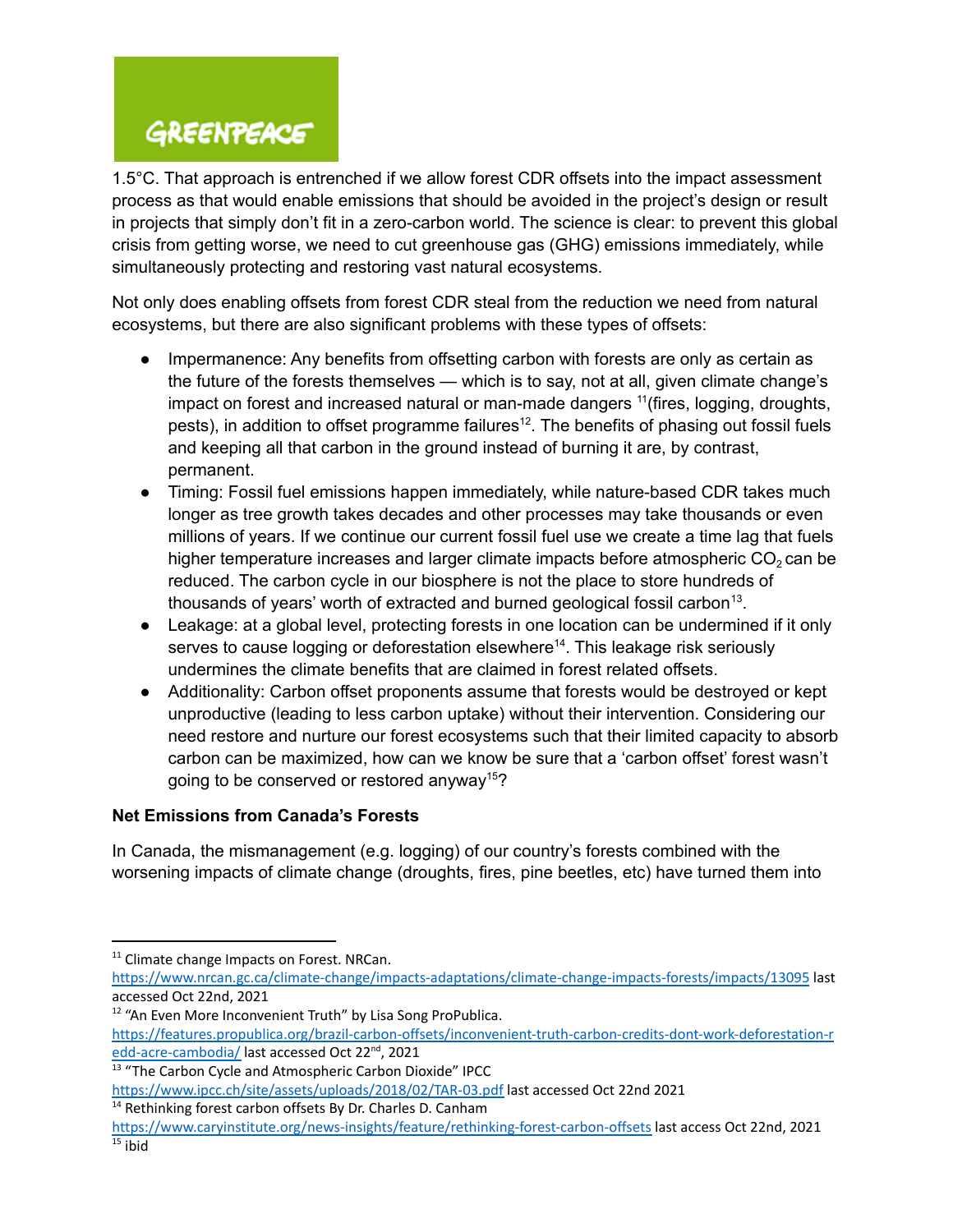net emitters.<sup>16</sup> That carbon deficit worsens when we consider the GHG emissions from burning the wood we harvest from our forests.<sup>17</sup>

Achieving the necessary changes in the carbon budget for Canadian forests is a huge task. There is a critical need for action in Canada's forests to reverse our current trend and return our forests to being healthy and diverse ecosystems with the added benefit of improved CDR. These CDR improvements are critically needed to manage Canada's overall national emissions and to get us on track to meet our 2030 and 2050 climate commitments. As a result we cannot

siphon off any forest CDRs to offset current or future industrial emissions.

In no modelled pathway can the Paris goals be achieved without rapidly reducing our current emission sources<sup>18</sup>. It is our view that CDR is not an alternative to emissions reductions. The vast majority of emissions reductions must be achieved by energy efficiency, by changing fuels and phasing out fossil fuels. More concerning is that forest CDRs are cited in the net zero pledges by the fossil fuel industry<sup>19</sup> as a solution to their own huge emissions and achieving net zero. In reality, their reliance on offsets promotes the scientific impossibility that natural removals can compensate for continued fossil emissions into the foreseeable future and distracts from the need for their own actions to reduce emissions and contribute to the global challenge of reducing our emissions to achieve our 1.5°C goals. The fossil fuel industry should not be allowed to use forest CDR to continue their high-emission operations.



Source: National Observer, Canada's National Inventory Reports

We need to improve the biodiversity and ecological integrity of our forests so they can become carbon sinks again **and** we need industry emission reductions and fossil fuel phase out:

<sup>&</sup>lt;sup>16</sup> One of Canada's biggest carbon sinks is circling the drain National Observer. Barry Saxifrage May 7th 2021 <https://www.nationalobserver.com/2021/05/07/news/canada-carbon-sink-managed-forests-circling-drain> last accessed October 18<sup>th</sup>, 2021

<sup>&</sup>lt;sup>17</sup> "Forest harvesting and the carbon debt in boreal east-central Canada" by Dr Jay Lalcolm et alii <https://link.springer.com/article/10.1007/s10584-020-02711-8>

<sup>&</sup>lt;sup>19</sup> Big Oil's Net-Zero Plans Show the Hard Limits of Carbon Offsets Kate MacKenzie Mar 1st, 2021 18 SPECIAL REPORT on Global Warming of 1.5 °C IPCC <https://www.ipcc.ch/sr15/> last accessed Oct 22<sup>nd</sup>, 2021

<https://www.bnnbloomberg.ca/big-oil-s-net-zero-plans-show-the-hard-limits-of-carbon-offsets-1.1570273> last accessed Oct 22<sup>nd</sup>, 2021